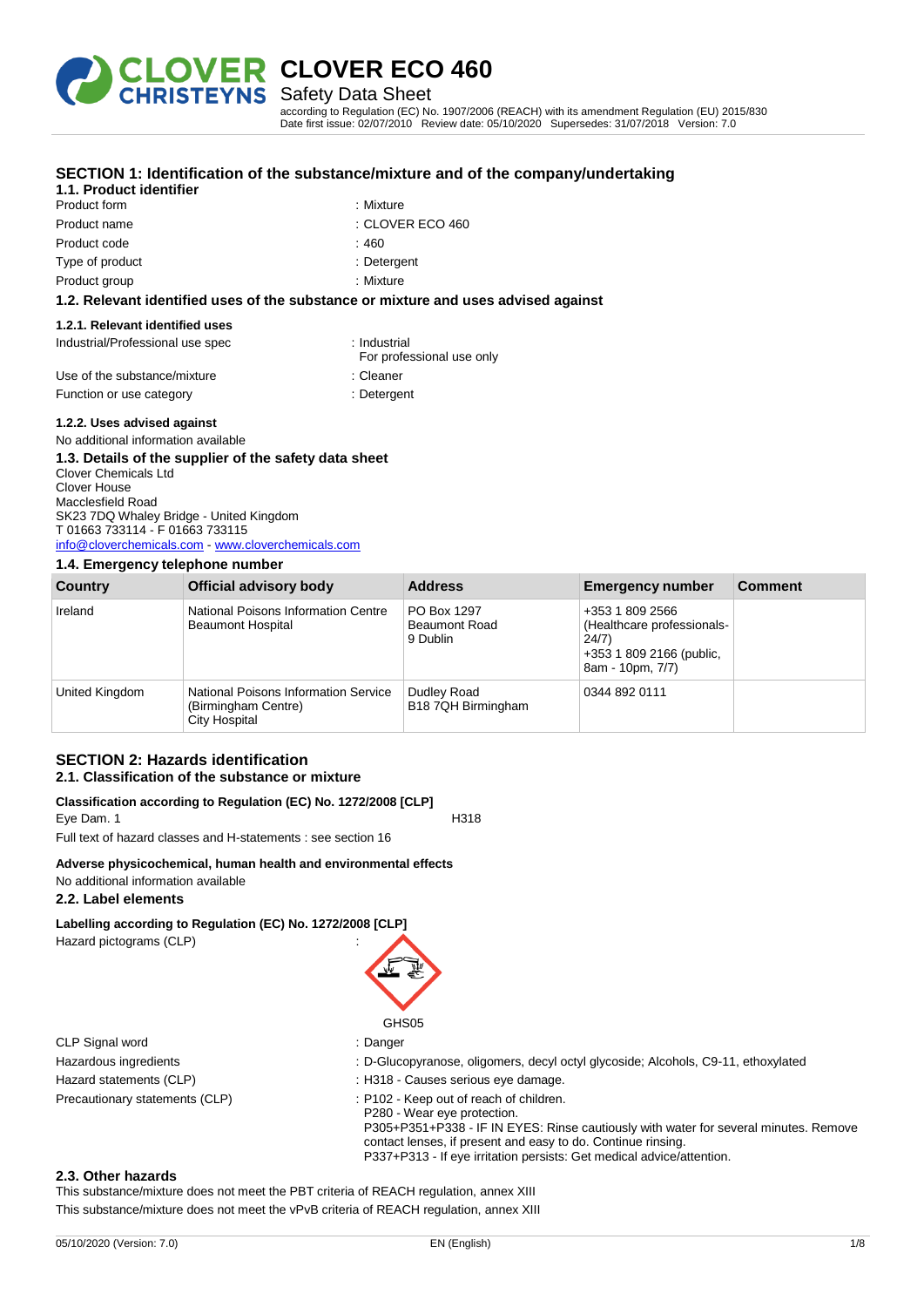## Safety Data Sheet

according to Regulation (EC) No. 1907/2006 (REACH) with its amendment Regulation (EU) 2015/830

### **SECTION 3: Composition/information on ingredients**

**3.1. Substances**

Not applicable

**3.2. Mixtures**

| <b>Name</b>                                       | <b>Product identifier</b>                                                                               | $\frac{9}{6}$ | <b>Classification according to</b><br><b>Regulation (EC) No.</b><br>1272/2008 [CLP] |
|---------------------------------------------------|---------------------------------------------------------------------------------------------------------|---------------|-------------------------------------------------------------------------------------|
| D-Glucopyranose, oligomers, decyl octyl glycoside | (CAS-no) 68515-73-1<br>(Einecs nr) 500-220-1<br>(REACH-no) 01-2119488530-36                             | $5 - 10$      | Eye Dam. 1, H318                                                                    |
| Alcohols, C9-11, ethoxylated                      | (CAS-no) 68439-46-3                                                                                     | $3 - 5$       | Acute Tox. 4 (Oral), H302<br>Eye Dam. 1, H318                                       |
| Diethylene glycol monobutyl ether                 | (CAS-no) 112-34-5<br>(Einecs nr) 203-961-6<br>(EG annex nr) 603-096-00-8<br>(REACH-no) 01-2119475104-44 | $1 - 3$       | Eye Irrit. 2, H319                                                                  |

Full text of H-statements: see section 16

### **SECTION 4: First aid measures**

|  |  |  |  |  |  |  | 4.1. Description of first aid measures |
|--|--|--|--|--|--|--|----------------------------------------|
|--|--|--|--|--|--|--|----------------------------------------|

| General advice                                                                                                         | : Never give anything by mouth to an unconscious person. If you feel unwell, seek medical<br>advice (show the label where possible). |
|------------------------------------------------------------------------------------------------------------------------|--------------------------------------------------------------------------------------------------------------------------------------|
| Inhalation                                                                                                             | : Allow affected person to breathe fresh air. Allow the victim to rest.                                                              |
| Skin contact                                                                                                           | : Remove affected clothing and wash all exposed skin area with mild soap and water,<br>followed by warm water rinse.                 |
| Eye contact                                                                                                            | : Rinse cautiously with water for several minutes. Remove contact lenses, if present and<br>easy to do. Continue rinsing.            |
| Ingestion                                                                                                              | : Rinse mouth. Do NOT induce vomiting. Obtain emergency medical attention.                                                           |
| 4.2. Most important symptoms and effects, both acute and delayed<br>Acute effects eyes                                 | : Causes serious eye damage. Redness.                                                                                                |
| 4.3. Indication of any immediate medical attention and special treatment needed<br>No additional information available |                                                                                                                                      |
| <b>SECTION 5: Firefighting measures</b>                                                                                |                                                                                                                                      |

| : Water.                                                                                                                                                                 |
|--------------------------------------------------------------------------------------------------------------------------------------------------------------------------|
| 5.2. Special hazards arising from the substance or mixture                                                                                                               |
| : Toxic fumes may be released. Carbon dioxide. Carbon monoxide.                                                                                                          |
|                                                                                                                                                                          |
| : Use water spray or fog for cooling exposed containers. Exercise caution when fighting any<br>chemical fire. Prevent fire fighting water from entering the environment. |
| : Do not enter fire area without proper protective equipment, including respiratory protection.                                                                          |
|                                                                                                                                                                          |

## **SECTION 6: Accidental release measures**

**6.1. Personal precautions, protective equipment and emergency procedures**

| 6.1.1. For non-emergency personnel                        |                                                                                                         |
|-----------------------------------------------------------|---------------------------------------------------------------------------------------------------------|
| Emergency procedures                                      | : Evacuate unnecessary personnel.                                                                       |
| 6.1.2. For emergency responders                           |                                                                                                         |
| Protective equipment                                      | : Equip cleanup crew with proper protection.                                                            |
| <b>Emergency procedures</b>                               | : Ventilate area.                                                                                       |
| 6.2. Environmental precautions                            | Prevent entry to sewers and public waters. Notify authorities if liquid enters sewers or public waters. |
| 6.3. Methods and material for containment and cleaning up |                                                                                                         |

Methods for cleaning up : Soak up spills with inert solids, such as clay or diatomaceous earth as soon as possible. Collect spillage. Store away from other materials.

#### **6.4. Reference to other sections**

See Heading 8. Exposure controls and personal protection.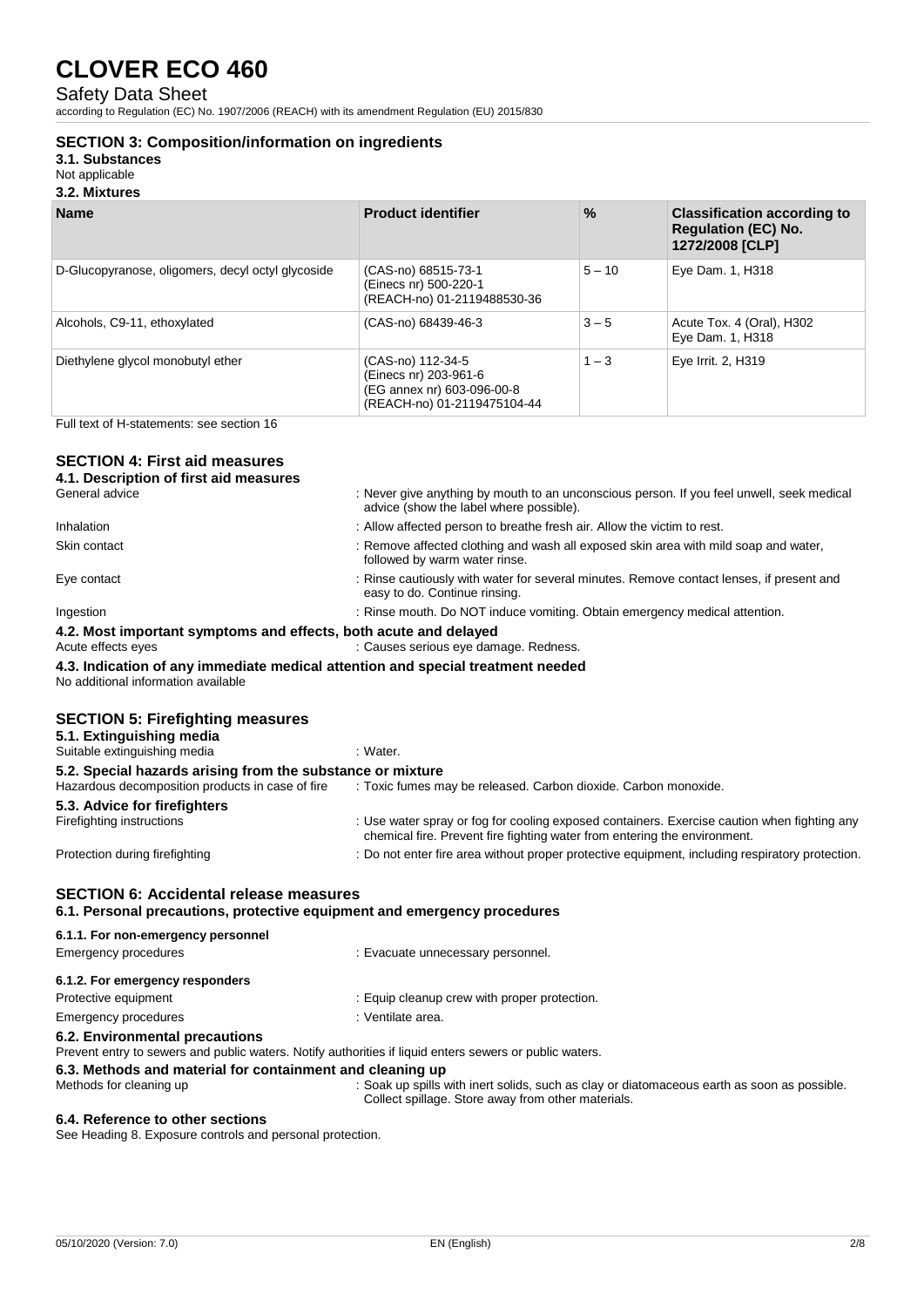## Safety Data Sheet

according to Regulation (EC) No. 1907/2006 (REACH) with its amendment Regulation (EU) 2015/830

## **SECTION 7: Handling and storage**

| 7.1. Precautions for safe handling                                |                                                                                                                                                                                                        |
|-------------------------------------------------------------------|--------------------------------------------------------------------------------------------------------------------------------------------------------------------------------------------------------|
| Precautions for safe handling                                     | : Wash hands and other exposed areas with mild soap and water before eating, drinking or<br>smoking and when leaving work. Provide good ventilation in process area to prevent<br>formation of vapour. |
| Hygiene measures                                                  | : Wash hands, forearms and face thoroughly after handling.                                                                                                                                             |
| 7.2. Conditions for safe storage, including any incompatibilities |                                                                                                                                                                                                        |
| Storage conditions                                                | : Keep container closed when not in use.                                                                                                                                                               |
| Incompatible products                                             | : Strong bases. Strong acids.                                                                                                                                                                          |
| Packaging materials                                               | : polyethylene. stainless steel.                                                                                                                                                                       |
| 7.3. Specific end use(s)                                          |                                                                                                                                                                                                        |

No additional information available

## **SECTION 8: Exposure controls/personal protection**

### **8.1. Control parameters**

| Diethylene glycol monobutyl ether (112-34-5)         |                                       |  |
|------------------------------------------------------|---------------------------------------|--|
| <b>Ireland - Occupational Exposure Limits</b>        |                                       |  |
| Local name                                           | 2-(2-Butoxyethoxy) ethanol            |  |
| OEL (8 hours ref) $(mg/m3)$                          | 67.5 mg/m <sup>3</sup>                |  |
| OEL (8 hours ref) (ppm)                              | 10 ppm                                |  |
| OEL (15 min ref) (mg/m3)                             | 101.2 mg/m <sup>3</sup>               |  |
| OEL (15 min ref) (ppm)                               | 15 ppm                                |  |
| Notes (IE)                                           | <b>IOELV</b>                          |  |
| Regulatory reference                                 | Chemical Agents Code of Practice 2020 |  |
| <b>United Kingdom - Occupational Exposure Limits</b> |                                       |  |
| Local name                                           | 2-(2-Butoxyethoxy)ethanol             |  |
| WEL TWA (mg/m <sup>3</sup> )                         | 67.5 mg/m <sup>3</sup>                |  |
| WEL TWA (ppm)                                        | 10 ppm                                |  |
| WEL STEL (mg/m <sup>3</sup> )                        | 101.2 mg/m <sup>3</sup>               |  |
| WEL STEL (OEL STEL) [ppm]                            | 15 ppm                                |  |
| Regulatory reference                                 | EH40/2005 (Fourth edition, 2020). HSE |  |
|                                                      |                                       |  |

## **8.2. Exposure controls**

#### **Appropriate engineering controls:**

Ensure that there is a suitable ventilation system.

#### **Personal protective equipment:**

Avoid all unnecessary exposure.

#### **Eye protection:**

Chemical goggles or safety glasses

#### **Personal protective equipment symbol(s):**



**Other information:** Do not eat, drink or smoke during use.

#### **SECTION 9: Physical and chemical properties 9.1. Information on basic physical and chemical properties**

| J. I. MNOHMANON ON DAJID DNYJIDAI ANG UNGHNOAI DIODON. |               |
|--------------------------------------------------------|---------------|
| Physical state                                         | : Liauid      |
| Physical state/form                                    | : Liauid.     |
| Colour                                                 | : Colourless. |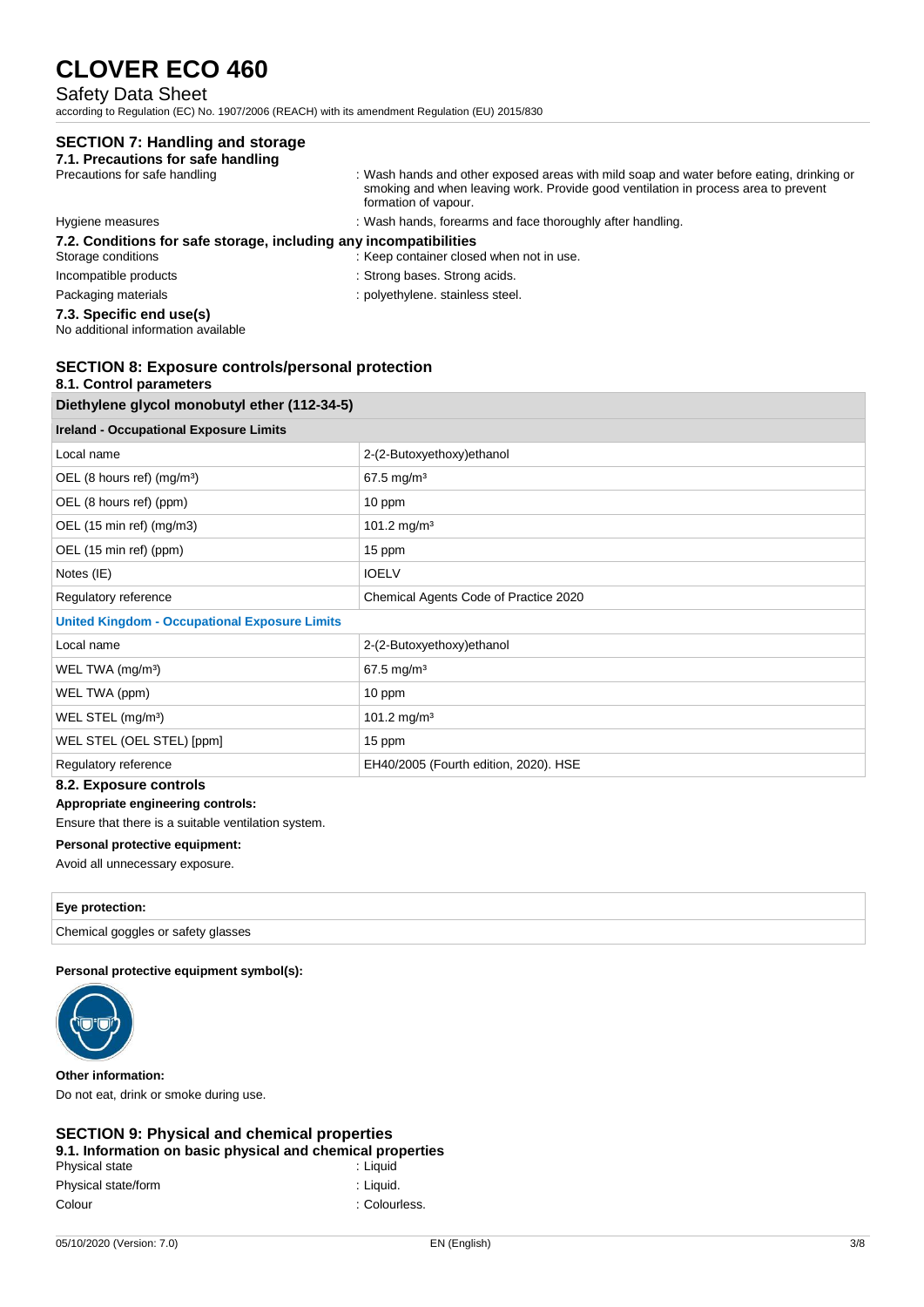## Safety Data Sheet

according to Regulation (EC) No. 1907/2006 (REACH) with its amendment Regulation (EU) 2015/830

| Odour                                      | : Characteristic.   |
|--------------------------------------------|---------------------|
| Odour threshold                            | : No data available |
| рH                                         | $:6-8$              |
| Relative evaporation rate (butylacetate=1) | : No data available |
| Melting point/range                        | : 0 °C              |
| Freezing point                             | : No data available |
| Boiling point/Boiling range                | : 100 $^{\circ}$ C  |
| Flash point                                | : No data available |
| Autoignition temperature                   | : No data available |
| Decomposition temperature                  | : No data available |
| Flammability (solid, gas)                  | : Non flammable.    |
| Vapour pressure                            | : No data available |
| Relative vapour density at 20 °C           | : No data available |
| Relative density                           | : 1.018             |
| Solubility                                 | : Soluble in water. |
| Log Pow                                    | : No data available |
| Viscosity, kinematic                       | : No data available |
| Viscosity, dynamic                         | : No data available |
| Explosive properties                       | : No data available |
| Oxidising properties                       | : No data available |
| <b>Explosive limits</b>                    | : No data available |
| 9.2. Other information                     |                     |
| VOC content                                | ∶ 30 g/l            |

## **SECTION 10: Stability and reactivity**

**10.1. Reactivity** No additional information available **10.2. Chemical stability** Stable under normal conditions. **10.3. Possibility of hazardous reactions** No dangerous reactions known under normal conditions of use. **10.4. Conditions to avoid** Extremely high or low temperatures. **10.5. Incompatible materials** Strong acids. Strong bases. **10.6. Hazardous decomposition products** fume. Carbon monoxide. Carbon dioxide.

## **SECTION 11: Toxicological information**

| 11.1. Information on toxicological effects |                  |
|--------------------------------------------|------------------|
| Acute toxicity (oral)                      | : Not classified |
| Acute toxicity (dermal)                    | : Not classified |
| Acute toxicity (inhalation)                | : Not classified |

| D-Glucopyranose, oligomers, decyl octyl glycoside (68515-73-1) |              |  |
|----------------------------------------------------------------|--------------|--|
| LD50 oral rat                                                  | > 2000 mg/kg |  |
| LD50 dermal rabbit                                             | > 2000 mg/kg |  |

| Alcohols, C9-11, ethoxylated (68439-46-3) |                       |  |
|-------------------------------------------|-----------------------|--|
| LD50 oral rat                             | > 300 (≤ 2000) mg/kg  |  |
| ATE CLP (oral)                            | 2000 mg/kg bodyweight |  |

| Diethylene glycol monobutyl ether (112-34-5) |                       |  |
|----------------------------------------------|-----------------------|--|
| LD50 oral rat                                | > 2000 mg/kg          |  |
| LD50 dermal                                  | 2764 mg/kg bodyweight |  |
| LC50 Inhalation - Rat (Dust/Mist)            | > 196 mg/l            |  |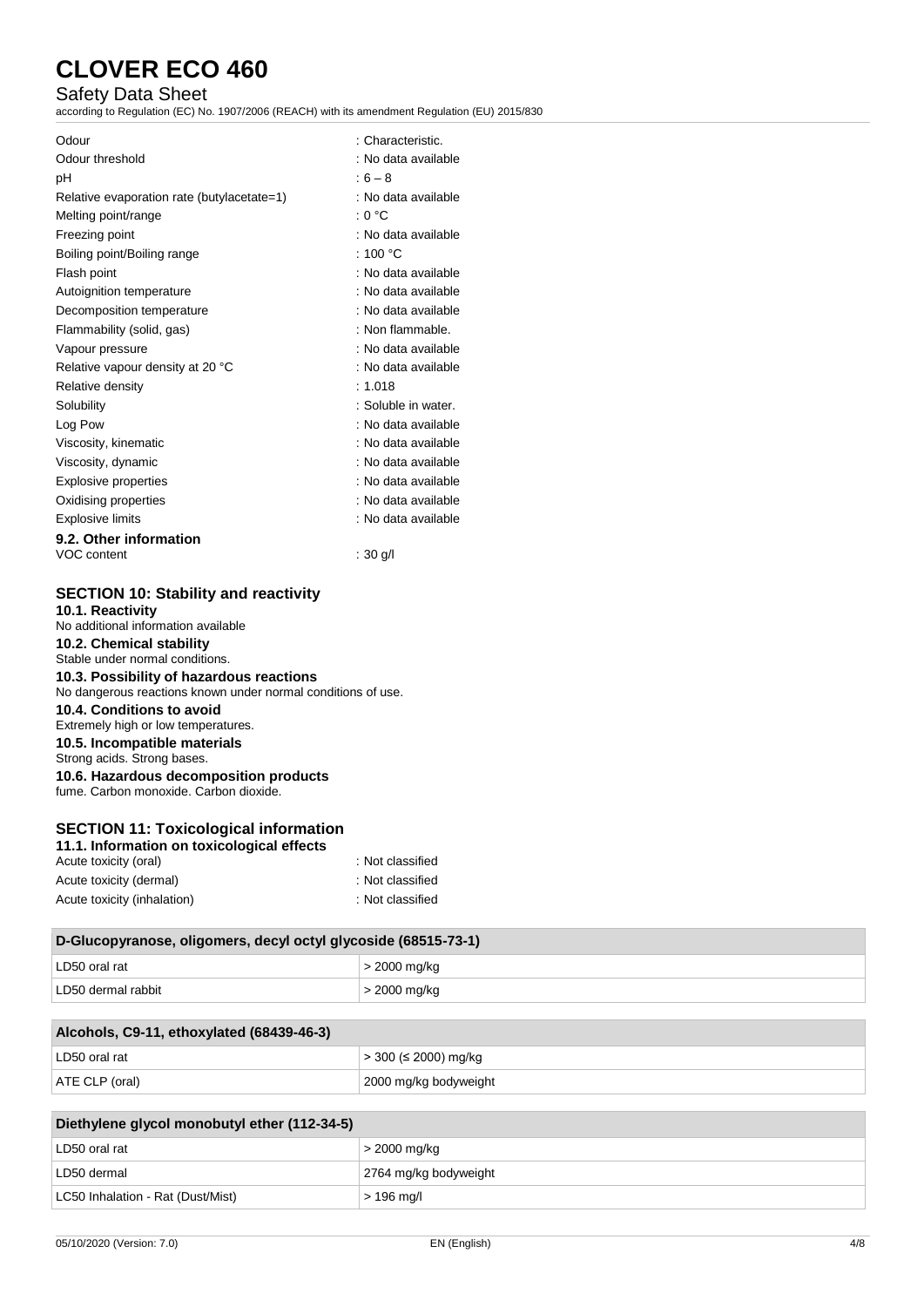## Safety Data Sheet

according to Regulation (EC) No. 1907/2006 (REACH) with its amendment Regulation (EU) 2015/830

| ATE CLP (dermal)                                                              | 2764 mg/kg bodyweight                                               |  |
|-------------------------------------------------------------------------------|---------------------------------------------------------------------|--|
| ATE CLP (dust, mist)                                                          | 5000 mg/m <sup>3</sup>                                              |  |
| Skin corrosion/irritation                                                     | : Not classified                                                    |  |
|                                                                               | $pH: 6 - 8$                                                         |  |
| Additional information                                                        | : Based on available data, the classification criteria are not met  |  |
| Serious eye damage/irritation                                                 | : Causes serious eye damage.                                        |  |
|                                                                               | $pH: 6 - 8$                                                         |  |
| Respiratory or skin sensitisation                                             | : Not classified                                                    |  |
| Additional information                                                        | : Based on available data, the classification criteria are not met  |  |
| Germ cell mutagenicity                                                        | : Not classified                                                    |  |
| Additional information                                                        | : Based on available data, the classification criteria are not met  |  |
| Carcinogenicity                                                               | : Not classified                                                    |  |
| Additional information                                                        | : Based on available data, the classification criteria are not met  |  |
| Reproductive toxicity                                                         | : Not classified                                                    |  |
| Additional information                                                        | : Based on available data, the classification criteria are not met  |  |
| STOT-single exposure                                                          | : Not classified                                                    |  |
| Additional information                                                        | : Based on available data, the classification criteria are not met  |  |
| STOT-repeated exposure                                                        | : Not classified                                                    |  |
| Additional information                                                        | : Based on available data, the classification criteria are not met  |  |
| Aspiration hazard                                                             | : Not classified                                                    |  |
| Additional information                                                        | : Based on available data, the classification criteria are not met  |  |
| Potential adverse human health effects and<br>symptoms                        | : Based on available data, the classification criteria are not met. |  |
| <b>SECTION 12: Ecological information</b>                                     |                                                                     |  |
| 12.1. Toxicity<br>Hazardous to the aquatic environment, short-term<br>(acute) | : Not classified                                                    |  |

| Hazardous to the aquatic environment, long-term<br>(chronic) | : Not classified |
|--------------------------------------------------------------|------------------|
|--------------------------------------------------------------|------------------|

 $\begin{array}{|c|c|c|c|c|}\n\hline\n & 1 - 10 \text{ mg/l} \\
\hline\n\end{array}$ 

| D-Glucopyranose, oligomers, decyl octyl glycoside (68515-73-1) |               |  |
|----------------------------------------------------------------|---------------|--|
| EC50 Daphnia 1                                                 | $> 100$ mg/l  |  |
|                                                                |               |  |
| Alcohols, C9-11, ethoxylated (68439-46-3)                      |               |  |
| LC50 fish 1                                                    | $1 - 10$ mg/l |  |

| Diethylene glycol monobutyl ether (112-34-5) |                       |  |
|----------------------------------------------|-----------------------|--|
| LC50 fish 1                                  | $> 100$ mg/l          |  |
| EC50 Daphnia 1                               | $> 1000$ mg/l         |  |
| EC50 other aquatic organisms 1               | > 1000 mg/l waterflea |  |
| EC50 other aquatic organisms 2               | $> 100$ mg/l          |  |
| ErC50 (algae)                                | $> 100$ mg/l          |  |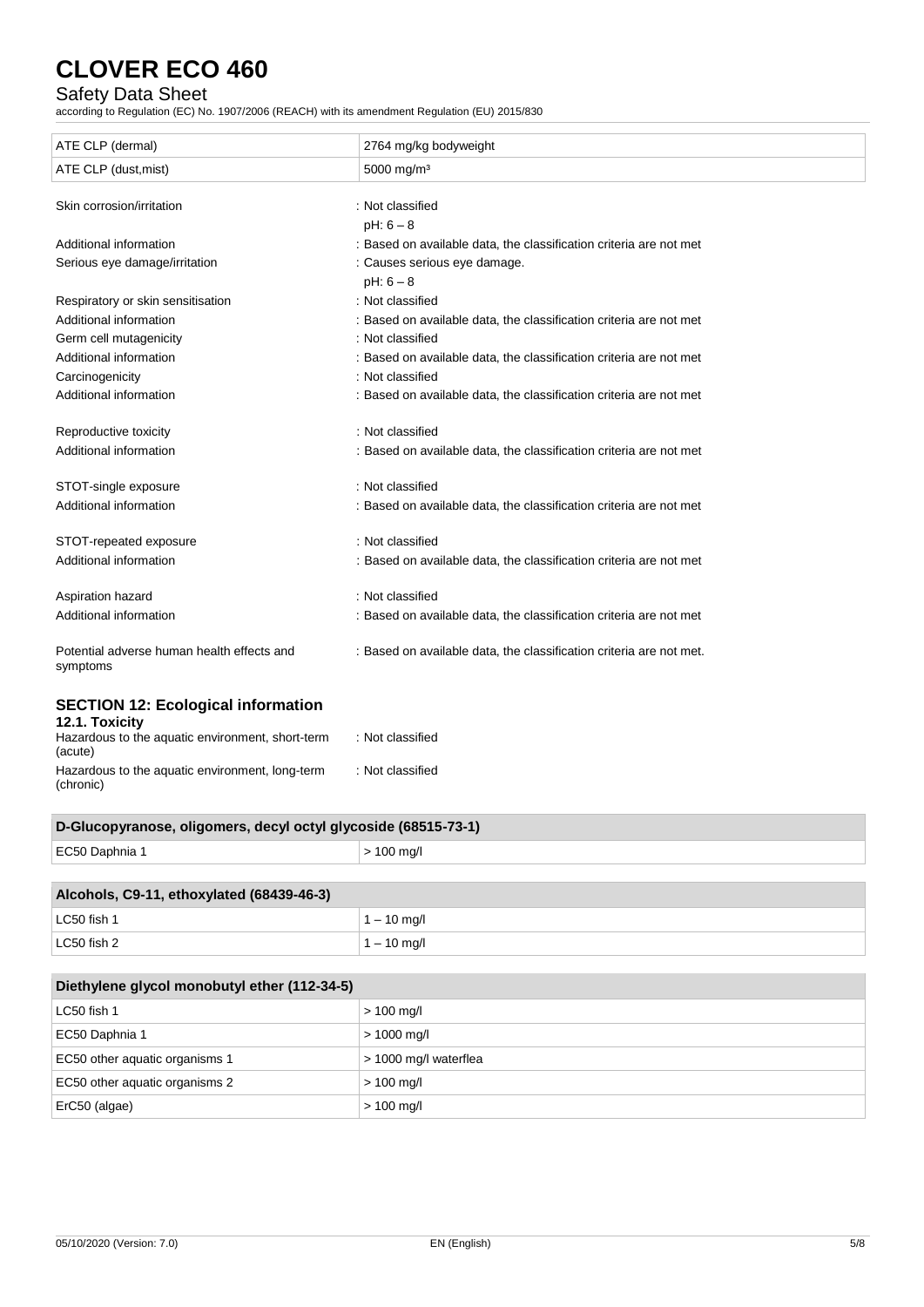## Safety Data Sheet

according to Regulation (EC) No. 1907/2006 (REACH) with its amendment Regulation (EU) 2015/830

| 12.2. Persistence and degradability |                                                                                                                                                                                                                                                                                                                                                                                                                  |  |
|-------------------------------------|------------------------------------------------------------------------------------------------------------------------------------------------------------------------------------------------------------------------------------------------------------------------------------------------------------------------------------------------------------------------------------------------------------------|--|
| <b>CLOVER ECO 460</b>               |                                                                                                                                                                                                                                                                                                                                                                                                                  |  |
| Persistence and degradability       | Biodegradable. The surfactant(s) contained in this preparation complies (comply) with the<br>biodegradability criteria as laid down in Regulation (EC) No. 648/2004 on detergents. Data<br>to support this assertion are held at the disposal of the competent authorities of the<br>Member States and will be made available to them, at their direct request or at the request<br>of a detergent manufacturer. |  |
|                                     |                                                                                                                                                                                                                                                                                                                                                                                                                  |  |

| D-Glucopyranose, oligomers, decyl octyl glycoside (68515-73-1)                         |                        |  |
|----------------------------------------------------------------------------------------|------------------------|--|
| Persistence and degradability                                                          | Biodegradable.         |  |
|                                                                                        |                        |  |
| Diethylene glycol monobutyl ether (112-34-5)                                           |                        |  |
| Persistence and degradability                                                          | Readily biodegradable. |  |
| 12.3. Bioaccumulative potential                                                        |                        |  |
| <b>CLOVER ECO 460</b>                                                                  |                        |  |
| Bioaccumulative potential                                                              | No bioaccumulation.    |  |
|                                                                                        |                        |  |
| D-Glucopyranose, oligomers, decyl octyl glycoside (68515-73-1)                         |                        |  |
| Bioaccumulative potential                                                              | No bioaccumulation.    |  |
|                                                                                        |                        |  |
| Diethylene glycol monobutyl ether (112-34-5)                                           |                        |  |
| Log Pow                                                                                | 0.56                   |  |
| Bioaccumulative potential                                                              | No bioaccumulation.    |  |
| 12.4. Mobility in soil                                                                 |                        |  |
| No additional information available<br>12.5. Results of PBT and vPvB assessment        |                        |  |
| <b>CLOVER ECO 460</b>                                                                  |                        |  |
| This substance/mixture does not meet the PBT criteria of REACH regulation, annex XIII  |                        |  |
| This substance/mixture does not meet the vPvB criteria of REACH regulation, annex XIII |                        |  |
|                                                                                        |                        |  |
| Component                                                                              |                        |  |

| <b>VUIIIDUIIGIIL</b>                                                    |                                                                                                                                                                                 |
|-------------------------------------------------------------------------|---------------------------------------------------------------------------------------------------------------------------------------------------------------------------------|
| D-Glucopyranose, oligomers, decyl octyl glycoside<br>$(68515 - 73 - 1)$ | This substance/mixture does not meet the PBT criteria of REACH regulation, annex XIII<br>This substance/mixture does not meet the vPvB criteria of REACH regulation, annex XIII |
| 12.6. Other adverse effects                                             |                                                                                                                                                                                 |
| Additional information                                                  | : Avoid release to the environment.                                                                                                                                             |

## **SECTION 13: Disposal considerations**

# **13.1. Waste treatment methods**

| Product/Packaging disposal recommendations | : Dispose in a safe manner in accordance with local/national regulations. |
|--------------------------------------------|---------------------------------------------------------------------------|
| Waste / unused products                    | : Avoid release to the environment.                                       |

#### **SECTION 14: Transport information**

In accordance with ADR / RID / IMDG / IATA / ADN

| <b>ADR</b>                       | <b>IMDG</b>   | <b>IATA</b>   |
|----------------------------------|---------------|---------------|
| 14.1. UN number                  |               |               |
| Not regulated                    | Not regulated | Not regulated |
| 14.2. UN proper shipping name    |               |               |
| Not regulated                    | Not regulated | Not regulated |
| 14.3. Transport hazard class(es) |               |               |
| Not regulated                    | Not regulated | Not regulated |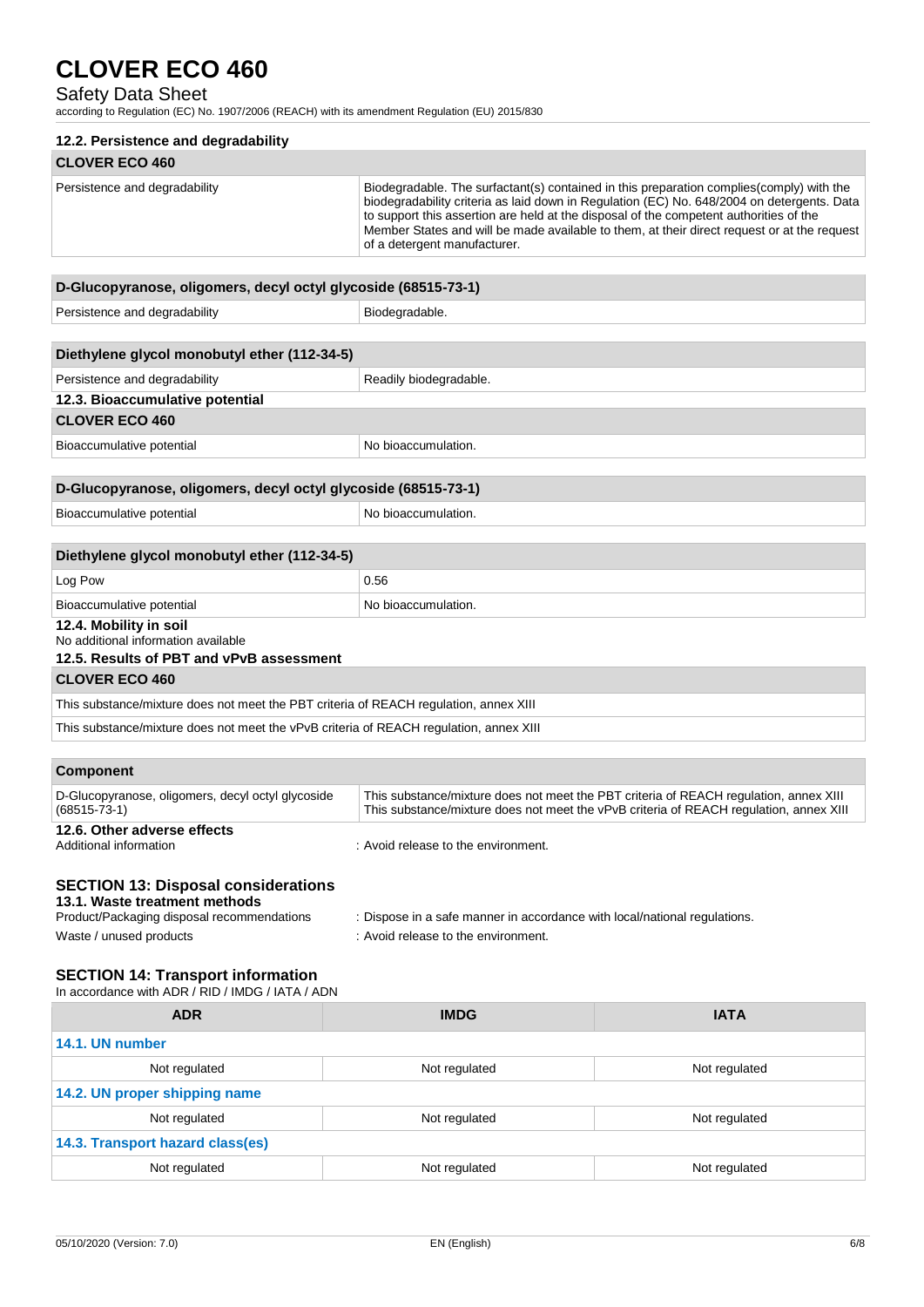### Safety Data Sheet

according to Regulation (EC) No. 1907/2006 (REACH) with its amendment Regulation (EU) 2015/830

| 14.4. Packing group                                                                         |                                                                                                      |                                                                                                                                                                                         |
|---------------------------------------------------------------------------------------------|------------------------------------------------------------------------------------------------------|-----------------------------------------------------------------------------------------------------------------------------------------------------------------------------------------|
| Not regulated                                                                               | Not regulated                                                                                        | Not regulated                                                                                                                                                                           |
| <b>14.5. Environmental hazards</b>                                                          |                                                                                                      |                                                                                                                                                                                         |
| Not regulated                                                                               | Not regulated                                                                                        | Not regulated                                                                                                                                                                           |
| No supplementary information available                                                      |                                                                                                      |                                                                                                                                                                                         |
| 14.6. Special precautions for user                                                          |                                                                                                      |                                                                                                                                                                                         |
| <b>Overland transport</b>                                                                   |                                                                                                      |                                                                                                                                                                                         |
| Not regulated<br><b>Transport by sea</b>                                                    |                                                                                                      |                                                                                                                                                                                         |
| Not regulated                                                                               |                                                                                                      |                                                                                                                                                                                         |
| Air transport                                                                               |                                                                                                      |                                                                                                                                                                                         |
| Not regulated                                                                               |                                                                                                      |                                                                                                                                                                                         |
|                                                                                             | 14.7. Transport in bulk according to Annex II of Marpol and the IBC Code                             |                                                                                                                                                                                         |
| Not applicable                                                                              |                                                                                                      |                                                                                                                                                                                         |
| <b>SECTION 15: Regulatory information</b>                                                   | 15.1. Safety, health and environmental regulations/legislation specific for the substance or mixture |                                                                                                                                                                                         |
| 15.1.1. EU-Regulations                                                                      |                                                                                                      |                                                                                                                                                                                         |
| Contains no REACH substances with Annex XVII restrictions                                   |                                                                                                      |                                                                                                                                                                                         |
| Contains no substance on the REACH candidate list<br>Contains no REACH Annex XIV substances |                                                                                                      |                                                                                                                                                                                         |
|                                                                                             |                                                                                                      | Contains no substance subject to Regulation (EU) No 649/2012 of the European Parliament and of the Council of 4 July 2012 concerning the export                                         |
| and import of hazardous chemicals.                                                          |                                                                                                      | Contains no substance subject to Regulation (EU) No 2019/1021 of the European Parliament and of the Council of 20 June 2019 on persistent                                               |
| organic pollutants                                                                          |                                                                                                      |                                                                                                                                                                                         |
|                                                                                             |                                                                                                      |                                                                                                                                                                                         |
| VOC content                                                                                 | : 30 g/l                                                                                             |                                                                                                                                                                                         |
| Detergent Regulation (648/2004/EC): Labelling of contents:                                  |                                                                                                      |                                                                                                                                                                                         |
| <b>Component</b>                                                                            |                                                                                                      | ℅                                                                                                                                                                                       |
| non-ionic surfactants                                                                       |                                                                                                      | 5-15%                                                                                                                                                                                   |
| perfumes                                                                                    |                                                                                                      |                                                                                                                                                                                         |
| 15.1.2. National regulations                                                                |                                                                                                      |                                                                                                                                                                                         |
| No additional information available                                                         |                                                                                                      |                                                                                                                                                                                         |
| 15.2. Chemical safety assessment<br>No chemical safety assessment has been carried out      |                                                                                                      |                                                                                                                                                                                         |
|                                                                                             |                                                                                                      |                                                                                                                                                                                         |
| <b>SECTION 16: Other information</b>                                                        |                                                                                                      |                                                                                                                                                                                         |
| Data sources                                                                                |                                                                                                      | : REGULATION (EC) No 1272/2008 OF THE EUROPEAN PARLIAMENT AND OF THE COUNCIL of 16<br>December 2008 on classification, labelling and packaging of substances and mixtures, amending and |
|                                                                                             |                                                                                                      | repealing Directives 67/548/EEC and 1999/45/EC, and amending Regulation (EC) No 1907/2006.                                                                                              |
| Other information                                                                           | : None.                                                                                              |                                                                                                                                                                                         |
| Full text of H- and EUH-statements:                                                         |                                                                                                      |                                                                                                                                                                                         |
| Acute Tox. 4 (Oral)                                                                         | Acute toxicity (oral), Category 4                                                                    |                                                                                                                                                                                         |
| Eye Dam. 1                                                                                  | Serious eye damage/eye irritation, Category 1                                                        |                                                                                                                                                                                         |
| Eye Irrit. 2                                                                                | Serious eye damage/eye irritation, Category 2                                                        |                                                                                                                                                                                         |
| H302                                                                                        | Harmful if swallowed.                                                                                |                                                                                                                                                                                         |
| H318                                                                                        | Causes serious eye damage.                                                                           |                                                                                                                                                                                         |
| H319                                                                                        | Causes serious eye irritation.                                                                       |                                                                                                                                                                                         |

**Classification and procedure used to derive the classification for mixtures according to Regulation (EC) 1272/2008 [CLP]:** Eye Dam. 1 **Exercise Exercise Service 2** H318 Calculation method